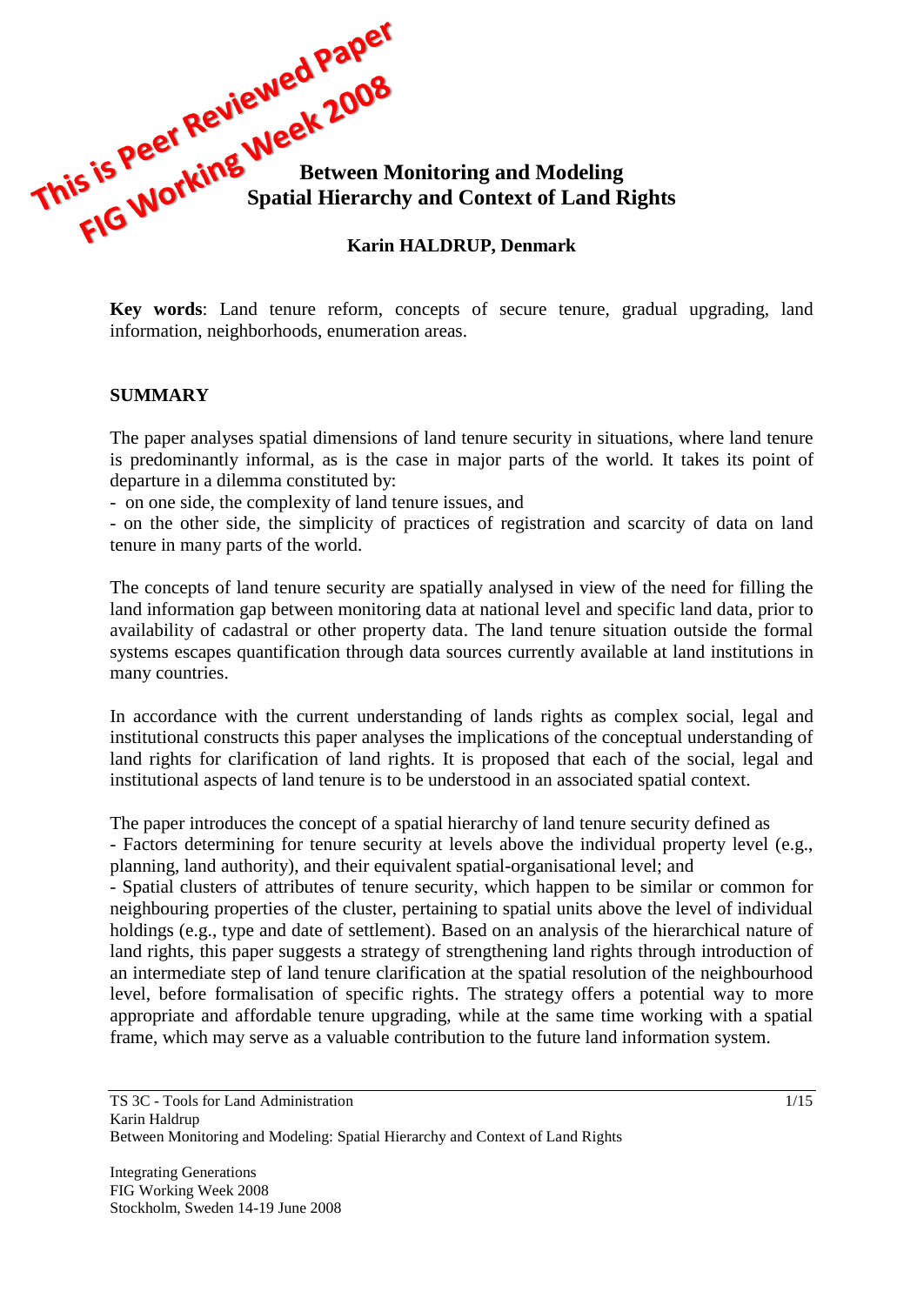# **Between Monitoring and Modeling Spatial Hierarchy and Context of Land Rights**

## **Karin HALDRUP, Denmark**

## **1. COMPLEXITY OF LAND TENURE VS. SPECIFICITY OF LAND RIGHTS**

The present paper analyses spatial dimensions of land tenure security in situations, where land tenure is predominantly informal, as is the case in major parts of the world. It takes its point of departure in a dilemma constituted by:

- on one side, recognizing the complexity of land tenure issues, and

- on the other side, the simplicity of practices and scarcity of availability of data on land in many parts of the world.

The land tenure situation of all those areas outside the formal system escapes quantification through data sources currently available at land institutions. The lack of information on the status of land tenure and land administration is currently being addressed at a high level internationally through development of appropriate national monitoring systems for capturing of the status of land administration and property rights. Standards are being developed by professional networks, the World Bank, UN-Organisations, and donors as described by e.g., Worldbank (2007), and USAID (2007). These monitoring data specifications are non-spatial.

At the other range of the scale much effort is devoted to developing appropriate multipurpose cadastral data models, designed to include multiple types of property data, including various forms of common property, see the FIG Core Cadastral Domain Model (CCDM), Lemmen and Oosterom, 2006. The FIG CCDM is conceptually based on the vision of FIG Cadastre 2014 (Kaufmann and Steudler, 1998) through a comprehensive study of cadastral reform in developed countries. Whereas the FIG CCDM is open for integration of data on complex tenure situations as found in situations of e.g., group tenure, the CCDM is inherently connected to situations of specificity of land rights and formalized land registration.

The magnitude of areas held informally in a development context makes the establishment of land information systems built on cadastral data a long term goal pending the establishment of appropriate institutional capacity.

Thus the paper analyses spatial concepts of land tenure security in the transition before full implementation of cadastres, but at a more detailed level than targeted by monitoring systems at national level.

Informal rights are highly dependent on context through their reliance on social recognition and circumstance. The spatial nature of contextual aspects of land rights tend to be similar for groups of properties, such as e.g. a neighbourhood. It is discussed what are the spatial equivalent of contextual aspects of land tenure security, arising from interconnected, interdependent or common conditions. Common features of land tenure security are related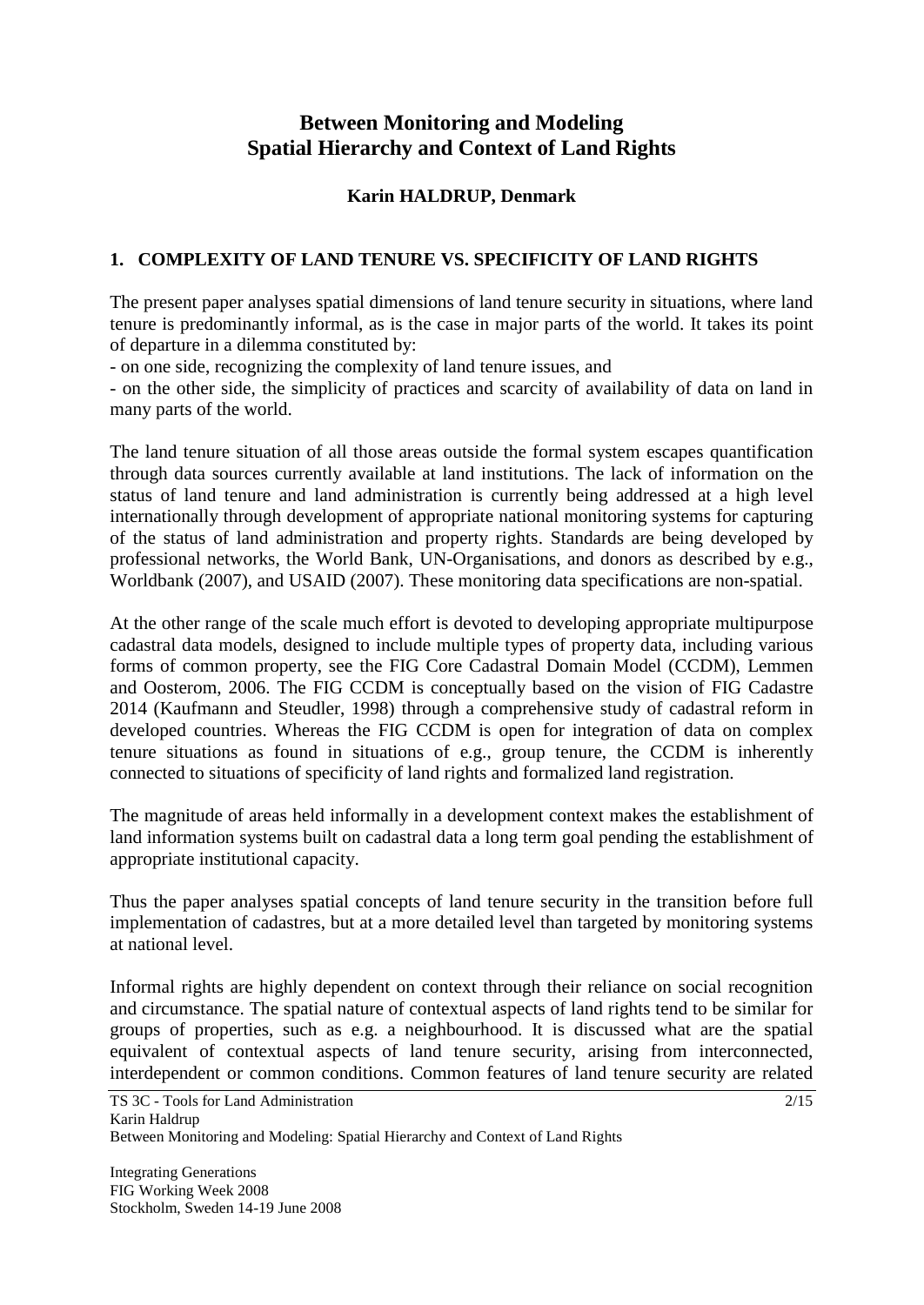partly to the regulatory framework - whether community based or based on public land administration – and partly to the clustering of phenomenon.

## **2. TERRITORIAL PARTITIONING AND SPATIAL RESOLUTION OF LAND RIGHTS**

## **2.1 Definition of Land Rights**

The territorial nature of land rights is *implicit* in key definitions of property rights and secure tenure:

"**Property rights** are social conventions backed up by the power of the state or the community (at various levels) that allow individuals or groups to lay "a claim to a benefit or income stream that the state will agree to protect through the assignment of duty to others who may covet, or somehow interfere with, the benefit stream" (Deininger, 2003, citing Sjaastad and Bromley, 2000).

The objects of land tenure security are also implicit in the EU-Land Policy Guidelines (2004, p. 15):

"**Rights are secure** if they are not contested without reason and if, in case of contestation, they are confirmed by the legal or arbitration authorities (whether these be customary, government or both). Securing rights is above all a question of institutions and enforcement, rather than a function of the nature of the rights themselves".

It can be seen that land rights are widely perceived as complex social, legal and institutional constructs, but the deeper implications of the spatial nature of such complex rights have not yet been fully explored or exploited. Moreover, it follows from the definitions that property rights are insufficiently described by parcel based data, even in cases of individualised land tenure.

It is suggested that each of the social, legal and institutional aspects of land rights can be perceived at corresponding levels of a spatial hierarchy. As an example, a classification of land between that held in private, communal and public domain defines rights at a high level in a spatial hierarchy. Land rights within each of these territories will be determined in some respects by the type of domain.

A more abstract example of a spatial hierarchy is the concept of "proximity", e.g., to urban centres, which affect land tenure security in peri-urban areas, so that specific rights are exposed to threats or development opportunities related to geographical factors at a higher level of abstraction. Factors correlating with land tenure security, such as e.g. the physical consolidation of settlements, may also be a common feature of neighbourhood areas.

Unfortunately, a focus on boundaries and surveying is often diverting attention from the more sophisticated geographical nature of land rights. It is discussed below whether and how clarification of the spatial hierarchy of complex land rights in accordance with its complex nature may help unlock the challenge of clarification of land rights at a larger scale, so that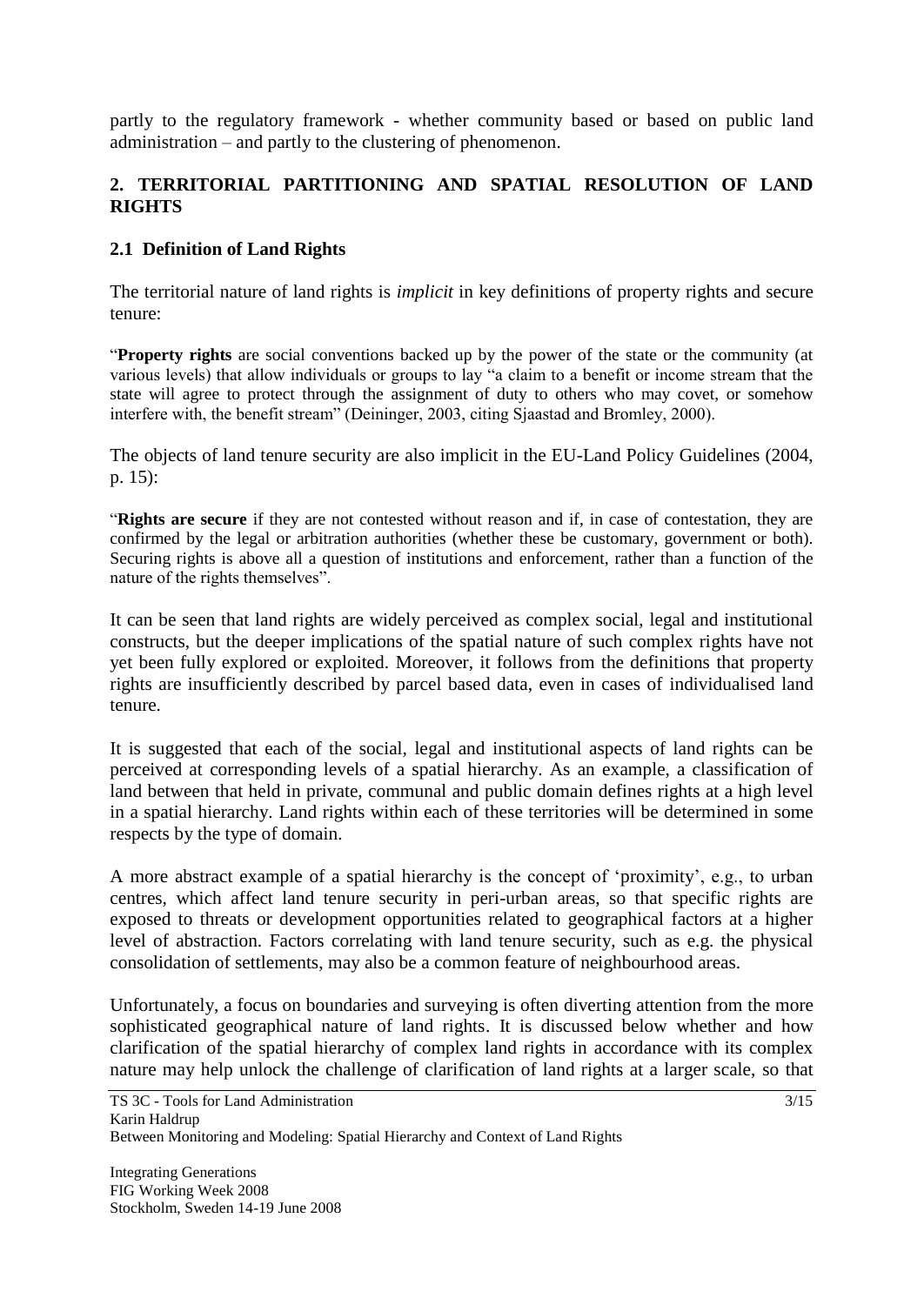the spatial dimension of land rights can become a lever for reform, rather than remaining a technical and economical burden.

## **2.2 Definition of Spatial Hierarchy**

The concept of spatial hierarchy is introduced here in order to achieve a better consistency between the spatial understanding of land tenure and the concepts of property rights and secure tenure. It is suggested that, clarification of a spatial hierarchy of tenure issues can help making land tenure upgrading more efficient. Common features of land rights must be captured at their respective higher level of the spatial hierarchy of land tenure.

As a result it is proposed to introduce a spatial hierarchy of tenure security factors defined as: 1. Factors determining tenure security at levels above the individual property level (e.g., planning, land authority), and their equivalent spatial-organisational level; and

2. Spatial clusters of attributes of tenure security, which happen to be similar or common for neighbouring properties of the cluster, pertaining to spatial units above the level of individual holdings.

The higher levels of the spatial hierarchy of land rights may relate to given jurisdictions of land authorities, in which case they can be associated with administrative divisions. In other cases, features of land tenure security can be described as thematic layers in geographical space, which happen to impact on tenure security within their range. At local level settlements of similar properties form a sort of spatial cluster at a resolution above the individual properties.

<span id="page-3-0"></span>

| <b>Tabel 1 Examples of Land Tenure Factors in Spatial Hierarchy above the Property Level</b> |                                        |
|----------------------------------------------------------------------------------------------|----------------------------------------|
| 1. Normative-Regulative Factors in Space                                                     | 2. Spatial Clustering and distribution |
| Normative:                                                                                   | Geographical factors:                  |
| - Domain                                                                                     | - Environment, degradation             |
| - Jurisdiction                                                                               | - Resources, land use                  |
| - Community/Social grouping                                                                  | - Proximity, infrastructure            |
| Regulative:                                                                                  | Socio-economic factors in space:       |
| - Planning                                                                                   | - Tenure history and typology          |
| - Restrictions                                                                               | - Land distribution                    |
| - Services                                                                                   | - Demographics and social order        |
| - Administration and management                                                              | - Urban segregation and market value   |

In the following will be elaborated some examples illustrating the potential role of working with clarification of land tenure security in the light of a spatial hierarchy, ref to [Tabel 1](#page-3-0).

### **2.2 Land Tenure System and Land Distribution**

Land rights cannot be discussed without reference to the land tenure system, which according to (Roth and Haase, 1998) is defined by its two overarching dimensions:

4/15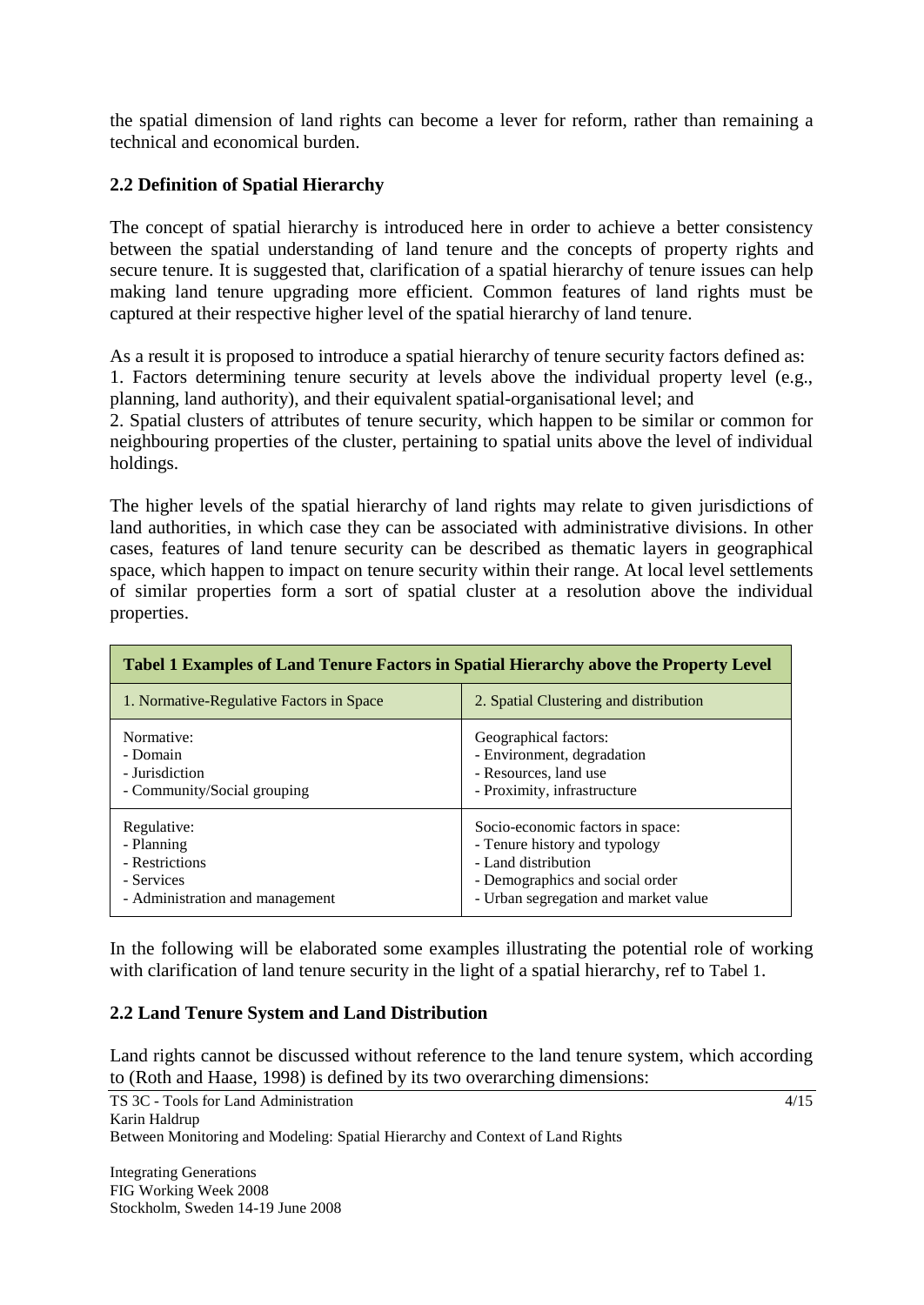- property rights definition and
- property rights distribution.

Other authors have described the relation between land tenure system and land administration (Steudler, et.al, 2004, and UN-ECE-WPLA, 2005), a topic not elaborated here.

Land (rights) distribution pertains to a higher level of spatial hierarchy than individual rights, since land distribution is an aggregated representation of the land rights classified by selected criteria of holders of land, or of holdings such as:

- specific patterns of individual holdings, which reveal e.g., the degree of fragmentation,
- distribution of ownership types and land concentration,
- distribution of type of holdings, land use, etc.

All factors of land distribution may be represented at various generalisation levels from thematic maps to statistics, and at each (spatial) level of abstraction the information may have a different meaning, depending on which information is emphasised and which is suppressed.

Information on land rights distribution is often lacking, even at a generalised level. Implementation of tenure reforms may not intend to have any redistribution effects, but due to the complex nature of land tenure, even upgrading of tenure security may over time, although not an objective of the tenure reform per se, have an impact on land distribution over time, not the least in cases of vulnerable, informal rights. Land distribution will therefore remain of interest regardless of the status of land tenure regime.

If patterns of land distribution are mapped through aggregation of detailed data, it will have to await completion of these. However, it is possible to map physical land distribution patterns at an early stage by simple, but efficient and low cost delineation of patterns visible in general image-maps combined with auxiliary information (dasymetric mapping).

### **2.3 Land Rights defined by Context**

An understanding of land tenure as complex and contextual formed by social conventions, implies an obligation to establish context as a mandatory component of clarification of land rights, as suggested by Sjaastad and Bromley: "It is important to understand that locally evolved property institutions contain complex rules whose purpose is to meet specific social and environmental objectives." (Sjaastad and Bromley, 2000).

Context will often be used in the meaning of "local context". Local context will refer to a smaller or larger area not necessarily represented by the administrative territorial subdivision. From a spatial perspective many factors of tenure security will typically depend on communities or neighbourhoods with a degree of similarity between individual holdings within those areas.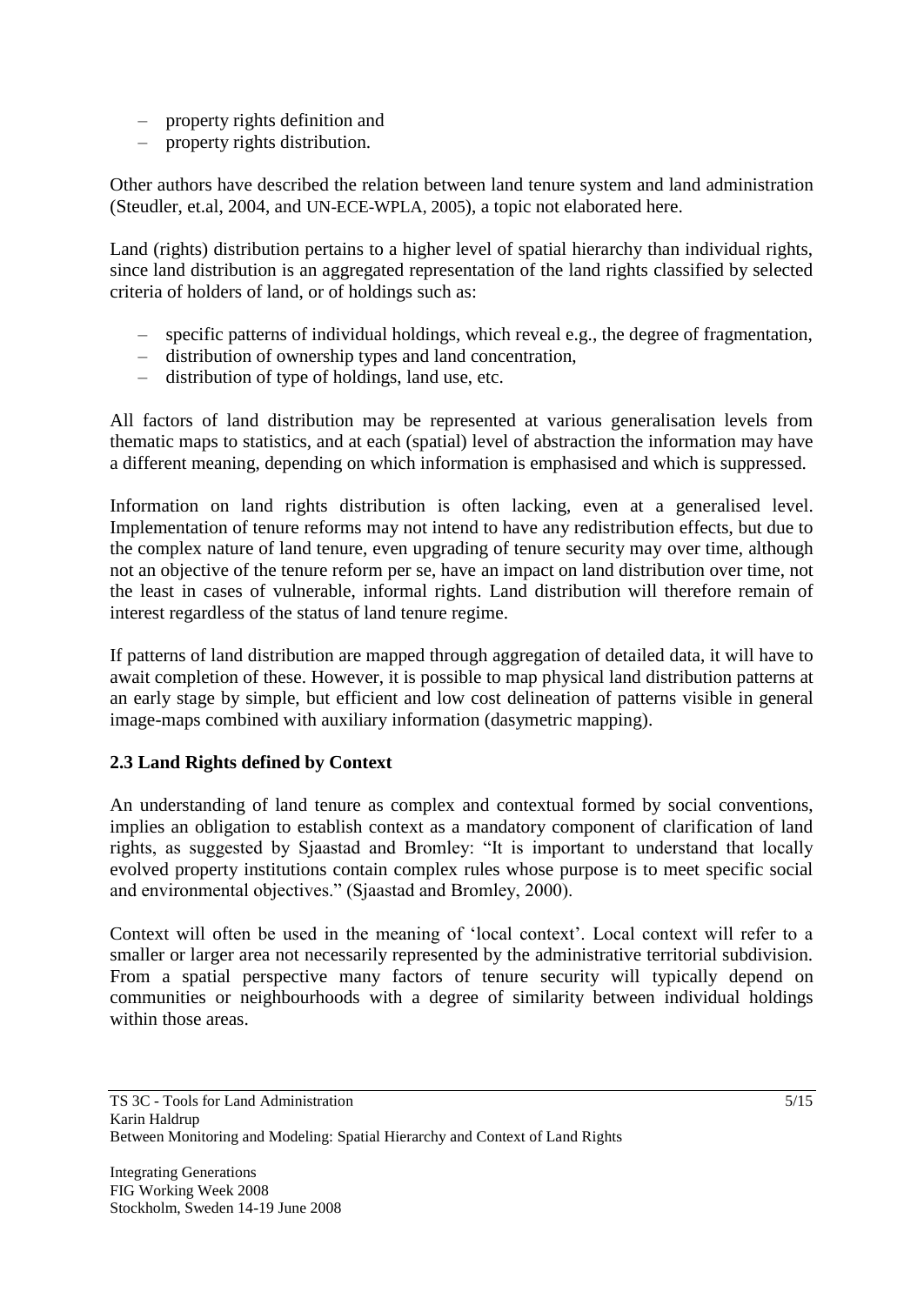Often, settlements are established by groups of people based on their social organisation, and land possession is regulated by internal norms and rules, which therefore constitute a common context for land tenure within their area. Such clusters may be defined as villages, neighbourhoods, localities or sub-areas of localities, - here all denominated as sub-areas (of administrative territories).

The territorial character of context is reinforced by the phenomenon of urban segregation: In practice it has proven difficult to avoid a socio-economic clustering of people and housing in urban space, even in places with a well-functioning public planning system. The clustering phenomenon - however undesirable it may be - facilitates the profiling of land tenure situation by neighbourhoods or sub-areas.

## **2.4 Multiple Tenures**

Not all types of land rights are spatially represented by vertical partitions in space as land plots. Difficulties of territorial delineation of specific rights arise where multiple tenure arrangements occur, i.e., a situation in which more than one individual possesses rights to particular resources within a given area of land. The question may even be whether delineation is desirable, or whether such rights can be represented at other geographical abstraction levels.

Multiple tenures may spatially be dispersed, discontinuous, seasonal, impermanent, etc., so that rights of this kind may fit poorly into any spatial hierarchy. What is certain, however, is that in practice individual properties tend to be defined as exclusive, so that multiple tenures are put at risk in classical approaches to titling and parcel-based registration. As a consequence, a representation of multiple tenures may be more appropriate at another spatial resolution. For these reasons using an intermediate spatial level of land rights may not even be an interim strategy, but a better approach to representing and safeguarding these rights.

The FIG Core Cadastral Domain Model is open for integration of data on territorial features described by flexible spatial and non-spatial representations, which fulfil these needs.

## **3. EXAMPLES OF COMMON ATTRIBUTES WITHIN NEIGHBOURHOODS**

### **3.1 Affinity of Land Rights in Local Areas over Time**

Clearly, the situation of individual property units (land, house and dwelling) and of the holders of rights are fundamental for the tenure regime, but many aspects of tenure security are common features of properties within certain areas, while at the same time being part of the definition of rights to individual properties. This is evident in areas with various forms of communal tenure, where rights and duties of holders are regulated by common rules. Hence the focus on clarification of rights at community level as recommended by several authors (e.g., Wily, 2006). Even in areas with individualized tenure forms will some conditions of land tenure be dependent on factors common to smaller or larger clusters of holdings. Other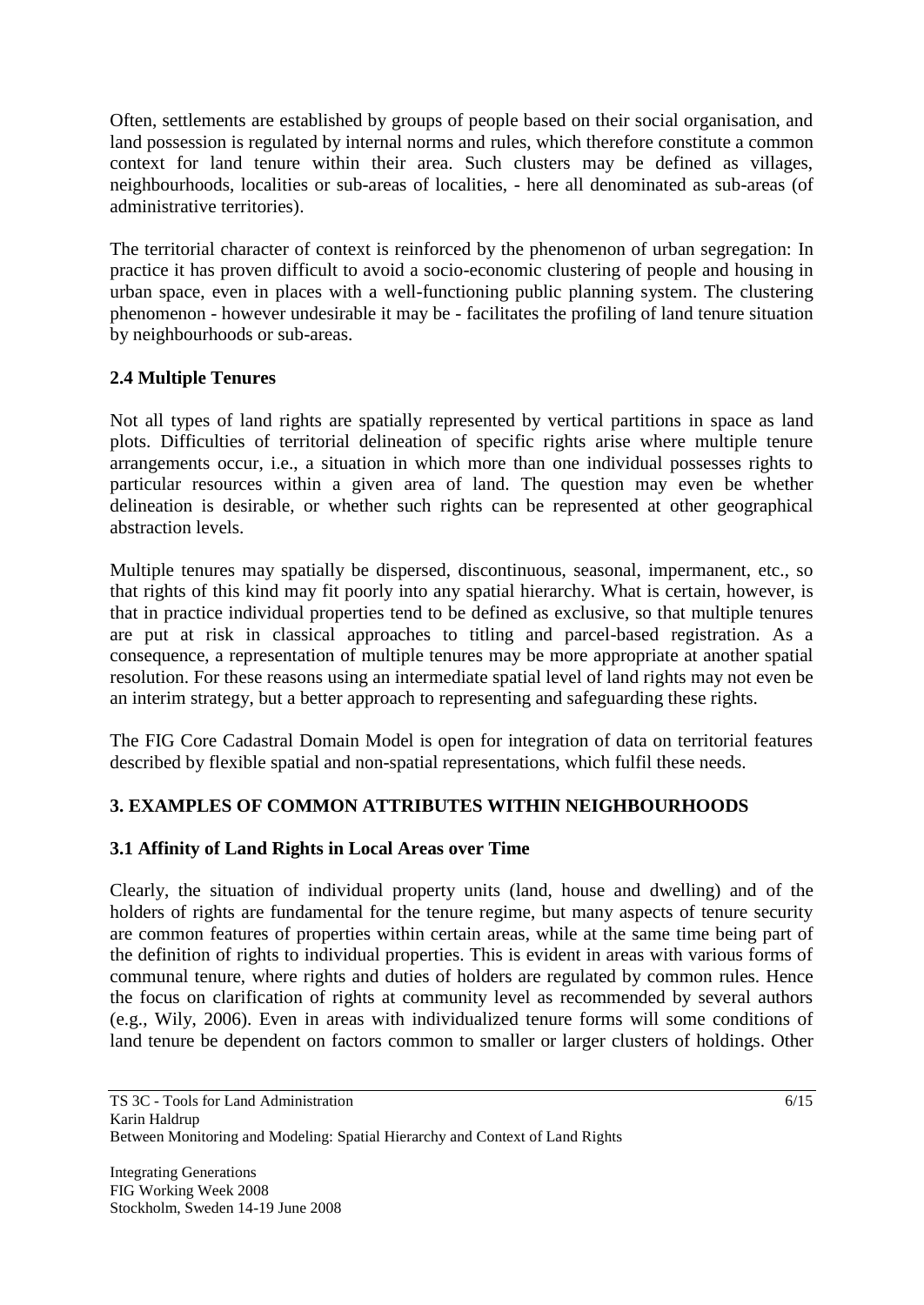common attributes of subareas, such as construction types, may be correlated with the land tenure status.

Informal rights are in nature forms of social rights, which are inherently interdependent. Moreover, any form of land right is dependent on its social context, as captured by the definition of land rights cited above as "social conventions" (Deininger, Sjaastad and Bromley, EU). Fitzpatrick (2006) states that "The enforcement of property rights depends on the nature and strength of social order." That even well established rights are at risk, when social order brakes down, has been demonstrated in far too many cases of unrest and instability.

Demographic dynamics is one of the critical factors of land tenure security. As an example, an influx of immigrants shapes the conditions of tenure in the areas concerned. Imbalanced demographics in marginal areas (de-population and aging) or a high population pressure in urban areas influences demand and the land market. Land tenure security is at risk, where vulnerable groups are exposed to fierce market factors. The local socio-economic profiles are also indicators of the tenure situation. For these reasons, a population profile disaggregated by sub-area provides important contextual information on land tenure.

## **3.2 Specific Land Rights Shaped by the Past, the Present and the Future of The Local Area**

The parameter of time is also needed for capturing the common denominators of land rights at a higher level of the spatial hierarchy. This is because the tenure history is determining for the recognition of claims to land, and tenure history tends to be similar within a neighbourhood. The de-facto status of land rights depend on de-facto recognition of rights by communities and authorities, which will mostly relate to a locality, rather than to individual holdings.

It is striking that in practice land rights in neighbourhoods tend to share fate in terms of recognition, and exposure to external threats and opportunities, which may interfere with or contribute to the benefit stream of their rights.

### *The past: A shared history of settlement shapes current land rights*

The origin of land rights goes back to when and how land was first settled or acquired. Was the land area in principle under public domain, private, or community domain? Was it settled with passive accept, with permission, by invasion, by acquisition?

The history of the land determines the legitimacy of the land rights in general, and the level of conflict in an area is often linked to historical events. The settlement history may also be decisive for tenure security at a very specific level: Recognition of land rights within the settlement through adverse possession depends on length of occupation.

#### *The present: De-facto recognition of informal land tenure is typically related to an area*

Factors of importance for obtaining a degree of de-facto recognition of rights will typically be associated with the actual degree of consolidation and the physical nature of settlement. Questions of relevance for de-facto recognition include for example: Is the locality serviced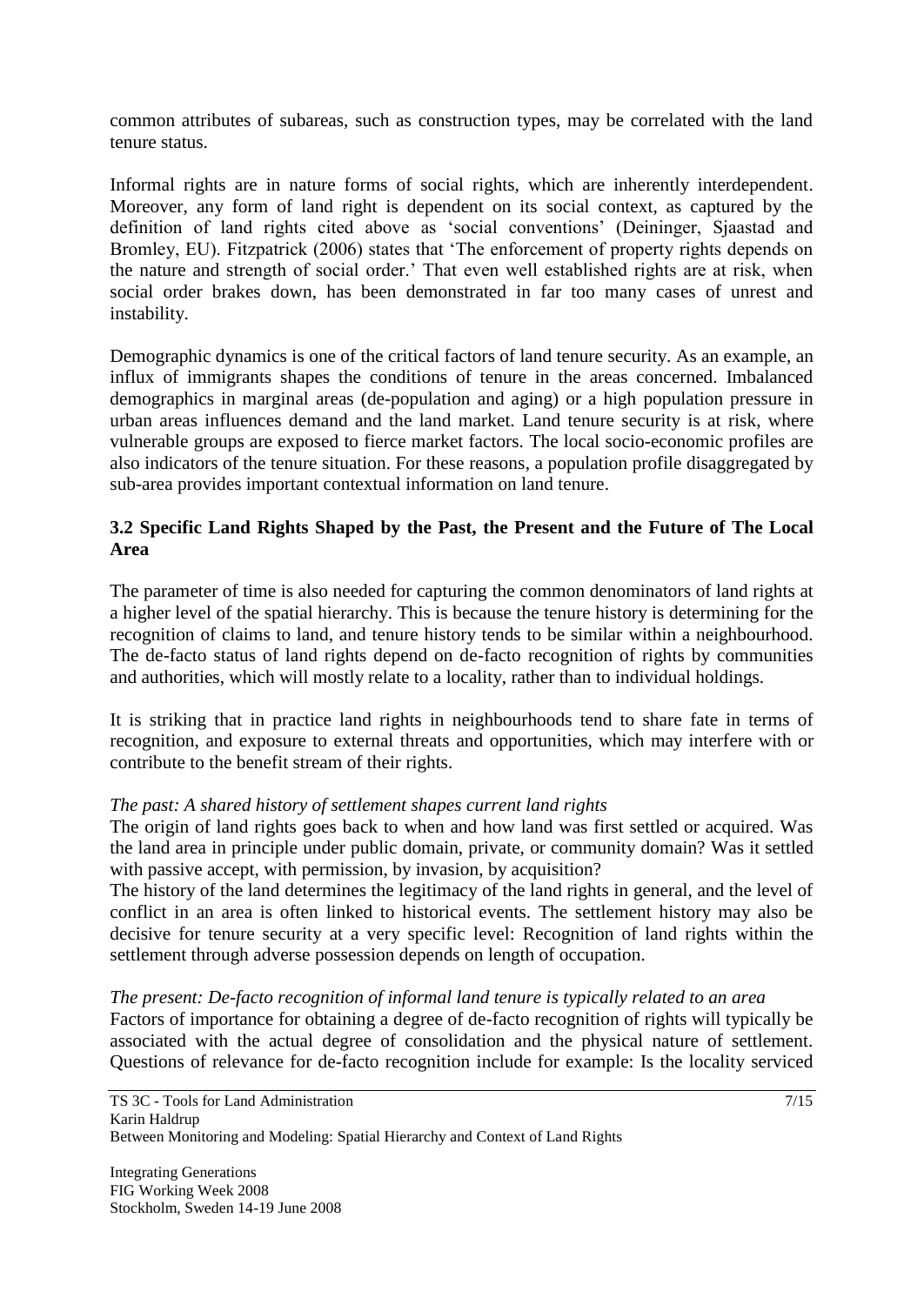with urban utilities and infrastructure? What is the status of planning? What is the level of order or disorder in land governance related to the specific area? What is the perception of land rights and how are rights respected in the local area?

### *The future: Perceptions and expectations*

Of importance for land tenure security are the expectations to the future development in the area. It is therefore important to define general parameters of expected threats and opportunities, e.g., associated with urban growth and economic development. Other aspects of land tenure security include risk factors, such as external threats affecting livelihoods and land tenure security, market factors, environmental hazards or degradation of the land.

Expectations to the future will in practice be reflected by the market value of the land in the neighbourhood, and increasing values of land may in turn impact on land rights in the area.

Key to land tenure security is the question of (expected) protection of rights against possible challenges. One such parameter is the protection against eviction - one of the basic rights underlined by the UN-HABITAT Secure-Tenure-for-All campaign. Usually, protection against eviction concerns an entire area and plots within, and is therefore a tenure security factor at a spatial level above the individual holding. It has been observed, that the larger the slum area, the less exposed to eviction it seems to be.

These examples demonstrate how common features of neighbourhoods determine the nature of specific land rights.

### **4. LAND RIGHTS DEFINED THROUGH DOMAIN AND JURISDICTIONS**

#### **4.1 Domain of Land**

The above definition of land rights establishes the link between specific land rights and land institutions through the mechanism of enforcement and protection in case of contestation, since property rights need to be backed by the power of the state or the community, at various levels. As a consequence property rights will be defined by their dependency on institutions within various hierarchies of organisation and jurisdiction.

Naturally, at the top of the hierarchy are the national territory and institutions defining the normative framework of statuary law and institutions common of a nation, even if it sometimes in plural legal regimes is challenged by customary law and/or practices in certain areas. Uncertainty or insufficiency of the legal regime is a root cause of conflict and uncertainty.

Land tenure classified by domain (public, private, communal) belongs to the higher levels of the spatial hierarchy. Within each domain a further classification can be made according to prevailing principles. Public land in particular will need further differentiation into local government land, state land, and land under state enterprises or institutions, such as the military areas.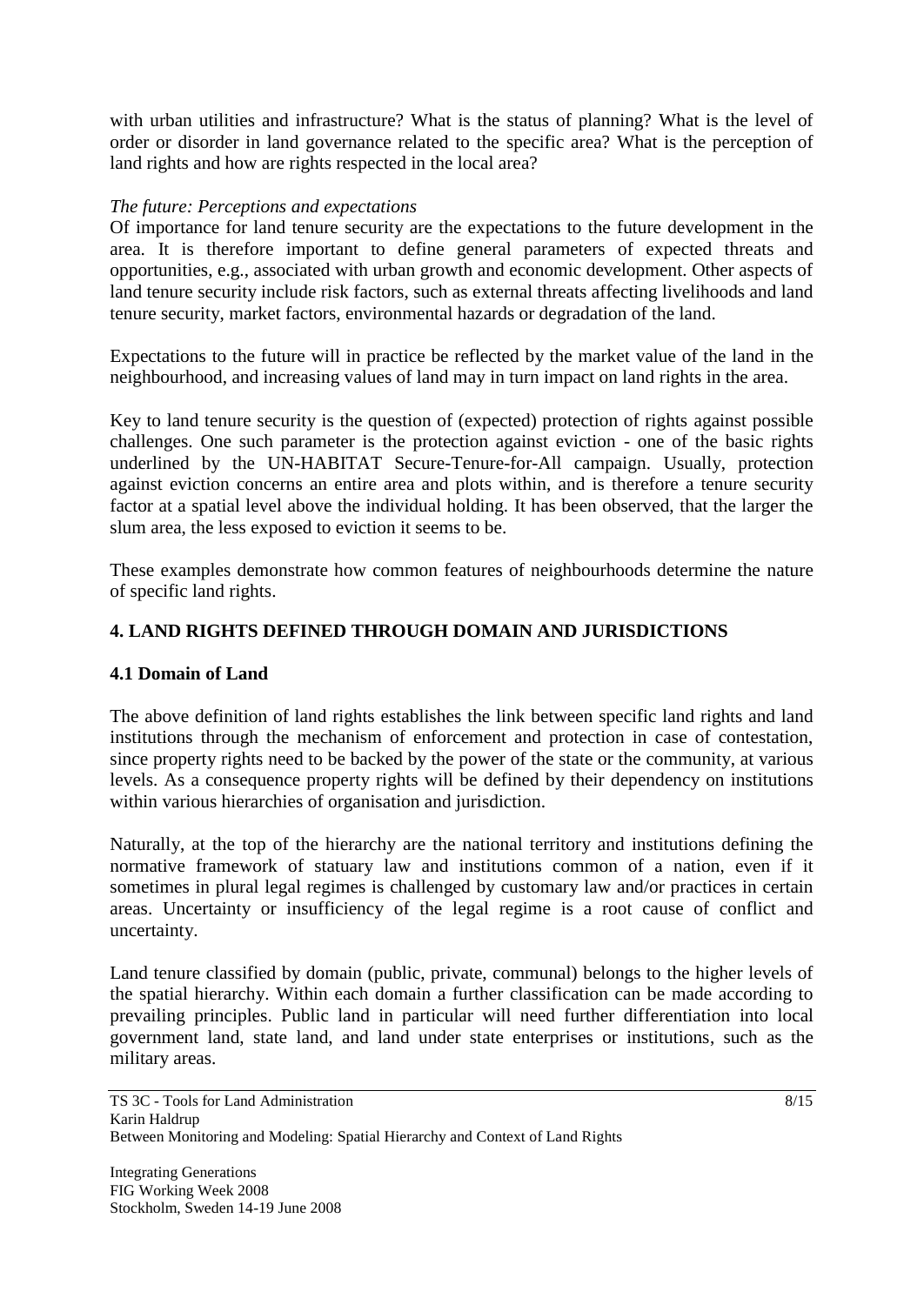Despite the paramount importance of specifying the domain, the extent of e.g., state land vs. community land is often left uncertain with negative consequences for the definition of individual land rights within the concerned territories.

Of particular importance is the clarification of land tenure at community level, whether in the context of various forms of communal land (Wily, 2006) or indigenous land rights (Hvalkof, Plant, 2001). Land tenure regimes at community level are predominantly rural phenomena, whereas customary land tenure arrangements tend, for internal and external reasons, to be breaking down in peri-urban environments. Where the social organisation of communities and local power structures are undergoing change, the security of land rights will also be challenged.

## **4.2 Jurisdiction of Land Authority**

Tenure security depends on the protection of rights, that the rights are defendable in case of contestation, and that they are confirmed by the legal or arbitration authorities, and backed by the power of the state or the community. Thus, security of rights is defined in relation to land authorities and their jurisdiction. In countries with well functioning land administration systems, this will not be a critical parameter, since services will cover all areas and all properties, and in cases of contestation, it can be presumed that all are equal before the law, and that there will be no discrepancy between law and practice.

Jurisdiction of the land authority becomes critical, where the land authority is ambiguous, weak, in-transparent or inaccessible for groups of people or areas. An overburdened court system or of other services will result in land tenure insecurity in the affected areas. Land tenure security will then become dependent on the policy, capacity and integrity of the land institutions in their jurisdictions.

### **4.3 Planning Authority over Administrative Territories**

Land rights are ideally regulated by various types of planning and management of urban development, protection of the environmental, regulation of natural resources, etc. Planning authority and actual plans are related to administrative territories and specified areas within them. Clarification of land rights will to some degree depend on specific planning regulations. In cases of expropriation for public purposes, there is a direct connection between public planning authority and specific land rights and their need for protection.

Delineation of administrative units is sometimes rather vague, and the definition of the administrative territories and planning may be part of the problem of clarification of land tenure at a high level of the spatial and conceptual hierarchy. This is even more critical in the case of customary land tenure.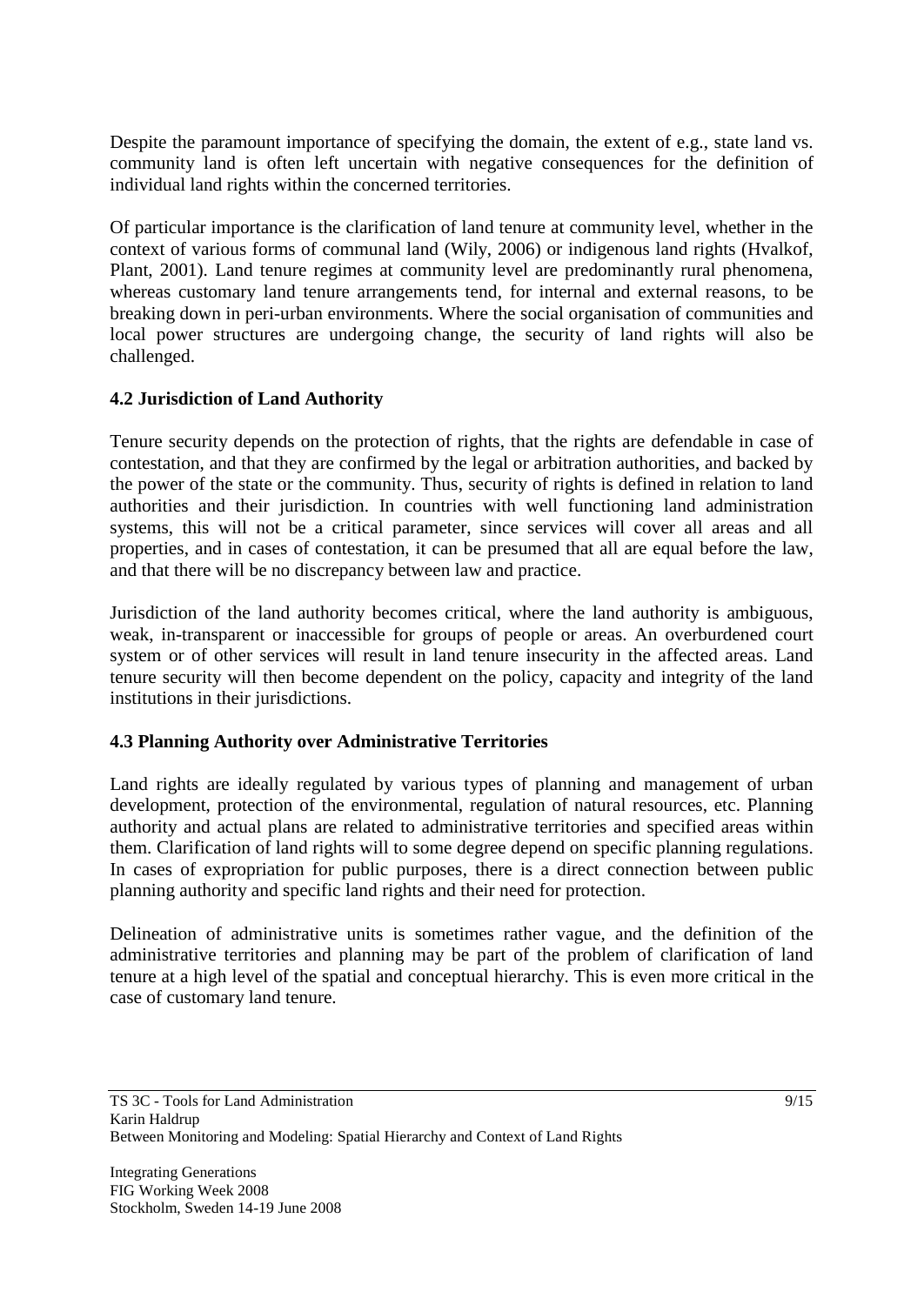### **4.4 Materialisation of the Spatial Hierarchy of Domains and Institutions**

So how can these spatial hierarchies be materialised? Ideally, each of the authorities would be defined by their institutional area of jurisdiction and the territory it extends over. However, in practice the most challenging task of tenure clarification will often be the determination of the upper strata of the land tenure hierarchy: the extent of the domains of the state, communities, etc. The ideal proposition would be a settlement of these territories in a systematic legal process prior to engaging in tenure clarification at the lower conceptual levels of the spatial hierarchy.

For professionals it seems meaningless to work with clarification of individual rights, if the whole system determining the conditions of tenure remains undefined. However, where weak governance has eroded the overall regime of domains and institutional authority, the local communities are often left to fend for themselves area by area. Then a classification area by area may work in a positive direction both upwards in the spatial hierarchy, and as a framework for definition of specific rights within each sub-area.

## **5. DEFINITION OF SUB-AREAS AS A SPATIAL FRAME FOR TENURE CLARIFICATION**

#### **5.1 A Spatial Frame of Sub-areas**

As a result of an understanding of the spatial hierarchy of tenure aspects, it is proposed to divide administrative territorial units into sub-areas according to their tenure situation, social organisation, and the clustering of similar tenure attributes. A true efficiency in the clarification of the tenure situation would call for a spatial grouping of holdings with most possible common attributes, i.e., delineation of territories into contingent sub-areas with due consideration of the tenure typology.

The better sub-areas are defined in accordance with social structures, the better they may serve a variety of purposes. On the other hand the size of units should be both operational and relatively uniform. The option of using census enumeration areas as the spatial frame could offer significant advantages in getting access to disaggregated statistics on population and housing.

It is not envisioned here that the sub-areas in general would serve as objects in definition of specific rights, but the sub-area division could lead to identification of blocks suited for use in future tenure regularization, as described by Augustinus and Benschop (2007):

"Among the most useful approaches for the regularization of informal settlements are blocks, super blocks containing blocks and special zones, linked to a form of group rights, leases and local land record systems, structured around the blocks."

The strategy of initially working with block units for land registration was recommended earlier by Larsson (1991).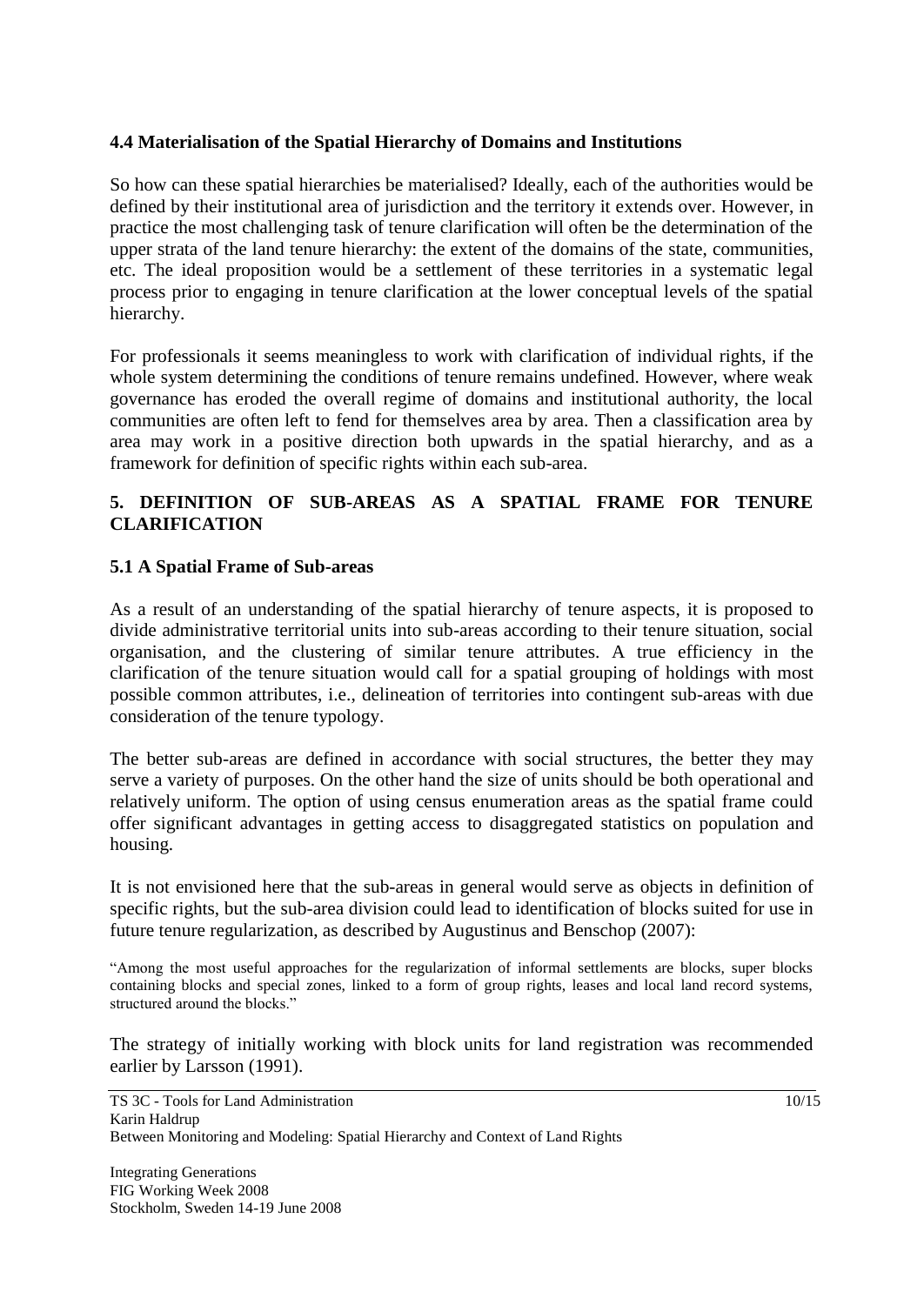## **5.2 Sub-Area Attributes and Classification with Tenure Typology**

A classification system has to be developed for each territory to reflect the type of the land tenure, planning, and socio-economic status by sub-area. Of particular importance is the establishment of tenure typology within each area. Payne (2000) has suggested methods of defining tenure typology in cases of slum areas, which can be expanded to other tenure forms.

Selected attributes are to be assigned to each of the sub-areas according to relevance. Specific data on land tenure status can be combined with other contextual data according to their present or expected availability. Examples of relevant attributes are land use, planning status, population statistics, type of settlement and housing, etc.

One attribute of importance for later adjudication of rights is the duration of occupancy of the area, or time of initial settlement (in urban areas), because this is one of the key parameters in securing tenure of informal settlements, as well as in cases of adverse possession. Many countries have defined legal criteria for recognition of occupancy rights (or title) with a proven number of years of occupancy in good faith combined with community recognition, (see World Bank, Burns et. al., 2007). Burns has found that in Indonesia the criterion for recognition is a minimum period of 20 years of peaceful occupation for recognition, in Thailand a minimum of 10 years, while some informal settlements in South Africa have been upgraded based on occupancy of a minimum of 5 years.

Having attributed the tenure situation of sub-areas the classification can be used for defining strategic priorities and geographic phasing of intervention. E.g., frontiers of urban development, "vacant land", vulnerable areas, areas with health hazards, etc. can be located systematically for setting priorities. Of particular importance is the identification of common areas, community land, and common space, which are of paramount importance for the poor, in particular for women.

### **5.3 Operational Aspects of Sub-area Definition**

Considering that the cost of any operation is proportional to the number of units and level of detail of the specifications, it is suggested that the introduction of an intermediate level of spatial resolution of land tenure offers a cost-efficient strategy to the first stage of land tenure clarification. In particular, efficiency can be achieved, if the spatial frame of censuses and statistics (enumeration areas) is used also for this purpose.

Untangling the status at the neighbourhood level at first is the key to an efficient, incremental upgrading of the tenure status of specific properties within the area, whenever the land authorities have capacity to do so. It may even be premature to go into land registration without prior clarification of land tenure status by area.

Many applications of land information for planning and land management need information aggregated or disaggregated to the level of sub-area units. This sub-area resolution is not only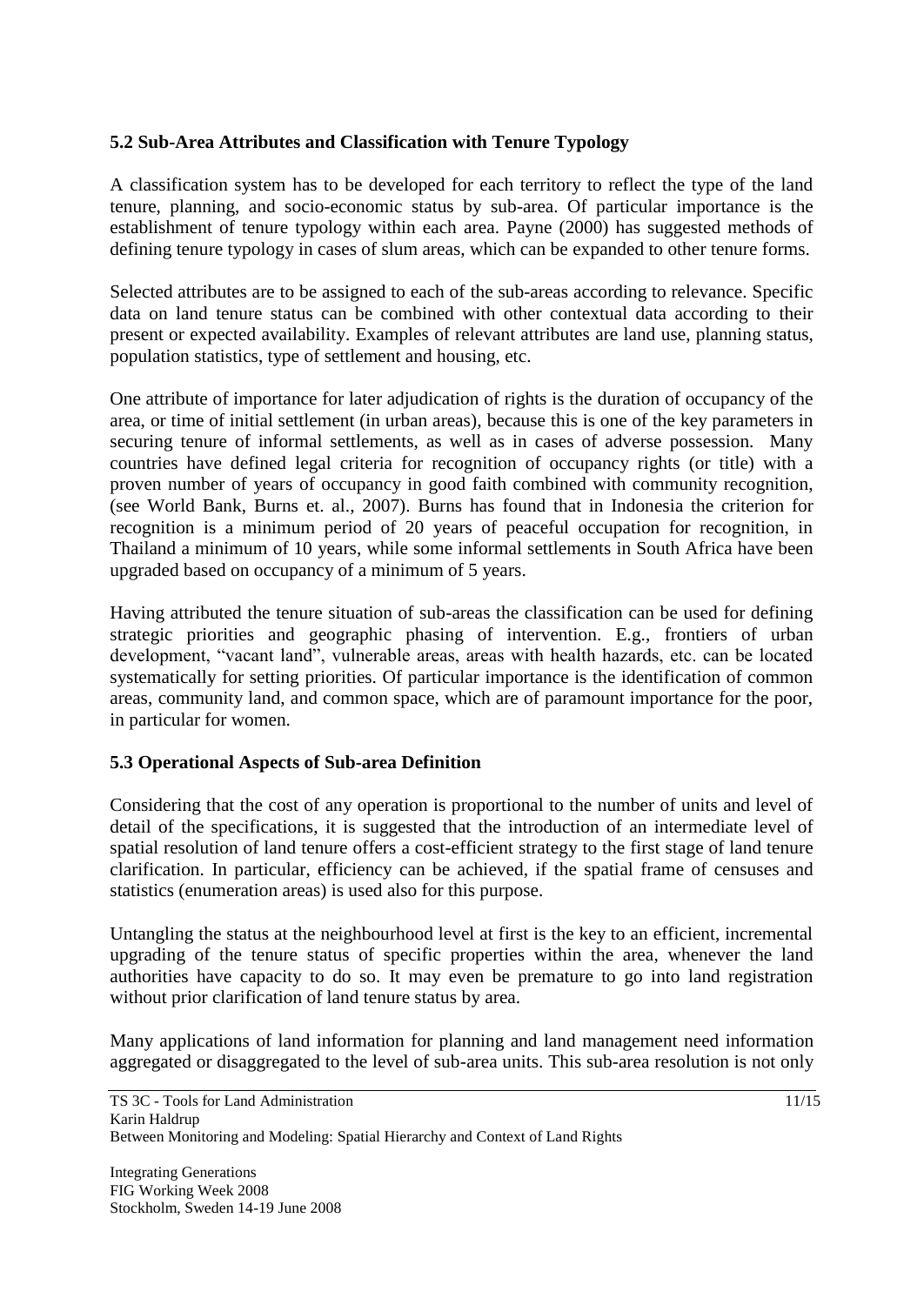suited as an intermediate solution, but a requirement for many future applications of information. Furthermore, it may be inefficient to collect data at the highest level of resolution for later aggregation: A reverse strategy is called for in data poor environments.

## **6. ENVISIONED ROLES OF SUB-AREAS IN GRADUAL TENURE UPGRADING**

### **6.1 Use of Sub-areas**

To render sub-divisions of administrative territories into sub-areas be operational, they need be applicable for multiple purposes, and the geographical frame should facilitate data collection and maintenance. The geographical frame of sub-areas is suggested to serve at least the following purposes:

*- Diagnosis of land tenure situation*

- *- Monitoring of land tenure security*
- *- A preliminary step of clarification of rights prior to adjudication of specific rights.*

Diagnosis of the tenure situation will help in defining priorities, and tailor and target intervention according to needs. With an overview of the typology of tenure, it will be possible to determine different areas' readiness for formalisation.

Monitoring can occur concurrently at different levels of spatial resolution. The spatial hierarchy is useful in many cases, since some monitoring parameters lend themselves naturally to specific levels of monitoring. If no registration system exists in a large geographical area, monitoring of registration data at the individual property level is irrelevant. Therefore, efficiency in monitoring calls for clarification of the spatial hierarchical structure of the secure tenure parameters.

For specific monitoring of tenure security various forms of summary data and statistics will be required, preferably combined with data on geographical distributions. National statistics is generated at the level of enumeration areas, subdivisions of administrative territories. If the statistical spatial frame is reused for other purposes, socio-demographic and housing statistics may be readily integrated with other dis-aggregated data.

In land registration projects, field work is typically started by polygonisation of the area, i.e., subdividing the area into operational units. If data on sub-areas were defined at an earlier stage in the tenure regularisation process – and available for the parties executing land registration projects -, planning of land registration projects would be less risky, and the costs could therefore potentially be reduced.

An incremental strategy will allow for identification of multiple tenure and recognition of various forms of rights. On a longer term, sub-areas could potentially be further subdivided into blocks for a step-wise tenure regularization strategy, with recognition of blocks as objects of rights to occupancy within the blocks. One such model of flexible titling of specific blocks of urban holdings has been developed in Namibia (Christensen, 2004), where two new types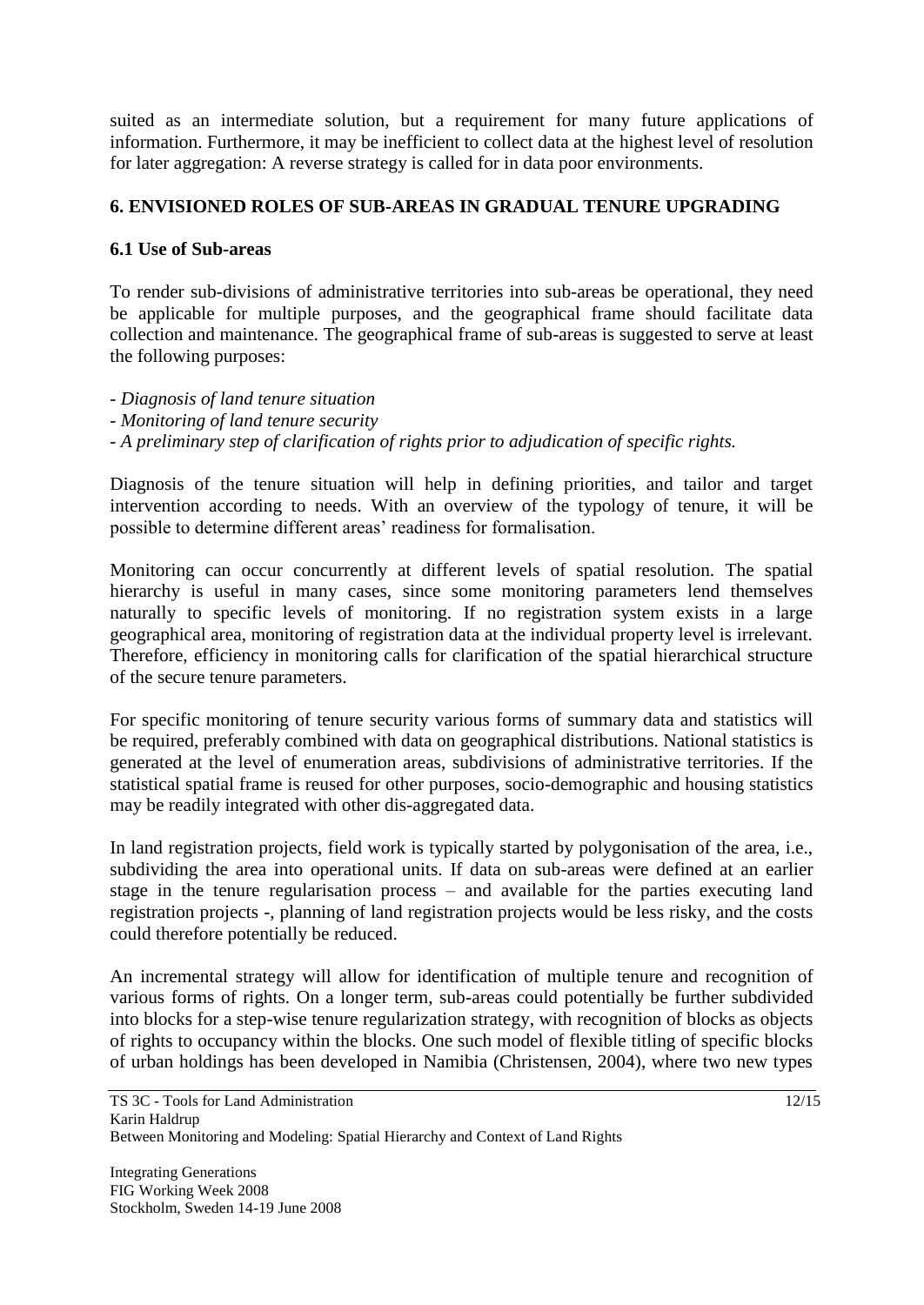of tenure have been introduced: The Starter title, and the Land-hold title. These titles can later be upgraded to freehold title.

## **6.2 Land Information and Basic Land Management with Reference to Sub-areas**

Subdividing the city areas into blocks and attaching some basic information to each block provides a significant improvement of the land information at a rather low cost. In a city with millions of inhabitants, such area-units could provide a practical level of detail for local governments to work with in planning and administration. When blocks are uniquely identified with a name and a code, they can be used as a geographical reference system.

The concept of sub-areas fit neatly into the requirements of micro-areas to serve as a basis for planning and valuation in future Land Information Systems.

### **6.3 Data Capture and Sustainability**

It is recommended that the subdivision of enumeration areas for statistical purposes be investigated for use in sub-area definition. If the statistical enumeration areas form meaningful subdivisions, a co-incidence between land-tenure sub-areas and enumeration areas would create compatibility between field activities and statistics at micro-level. Alternatively, relations between the two systems of sub-areas may need to be defined, so as to benefit from statistical micro-data.

It can be seen that if land tenure information is captured at appropriate spatial levels, the need is reduced for aggregation and dis-aggregation of data for planning and administrative purposes.

## **7. CONCLUSIONS**

The paper has shown the significance of getting to grips with the spatial hierarchy of land tenure complexity and tenure context. Many attributes and framework conditions of land tenure security are common for clusters of properties, and features of land tenure can be delineated by sub-areas by use of low cost methods.

It is proposed to start any land tenure upgrading process by establishing a geographic frame of subareas, capturing contextual and common attributes of rights and profiling the tenure situation by sub-area prior to formalisation of rights. The territorial frame can be defined as a subdivision of administrative districts into sub-areas of manageable size, delineated in due consideration of terrain features, type of settlement and the statistical enumeration areas. When having profiled the tenure situation by sub-area, the ground is laid for better informed decisions on tenure upgrading, when resources permit.

A change of spatial resolution in diagnosing the tenure situation is an operational and affordable approach to gradual upgrading of land tenure, and the resulting spatial frame may even serve as a valuable contribution to future land information.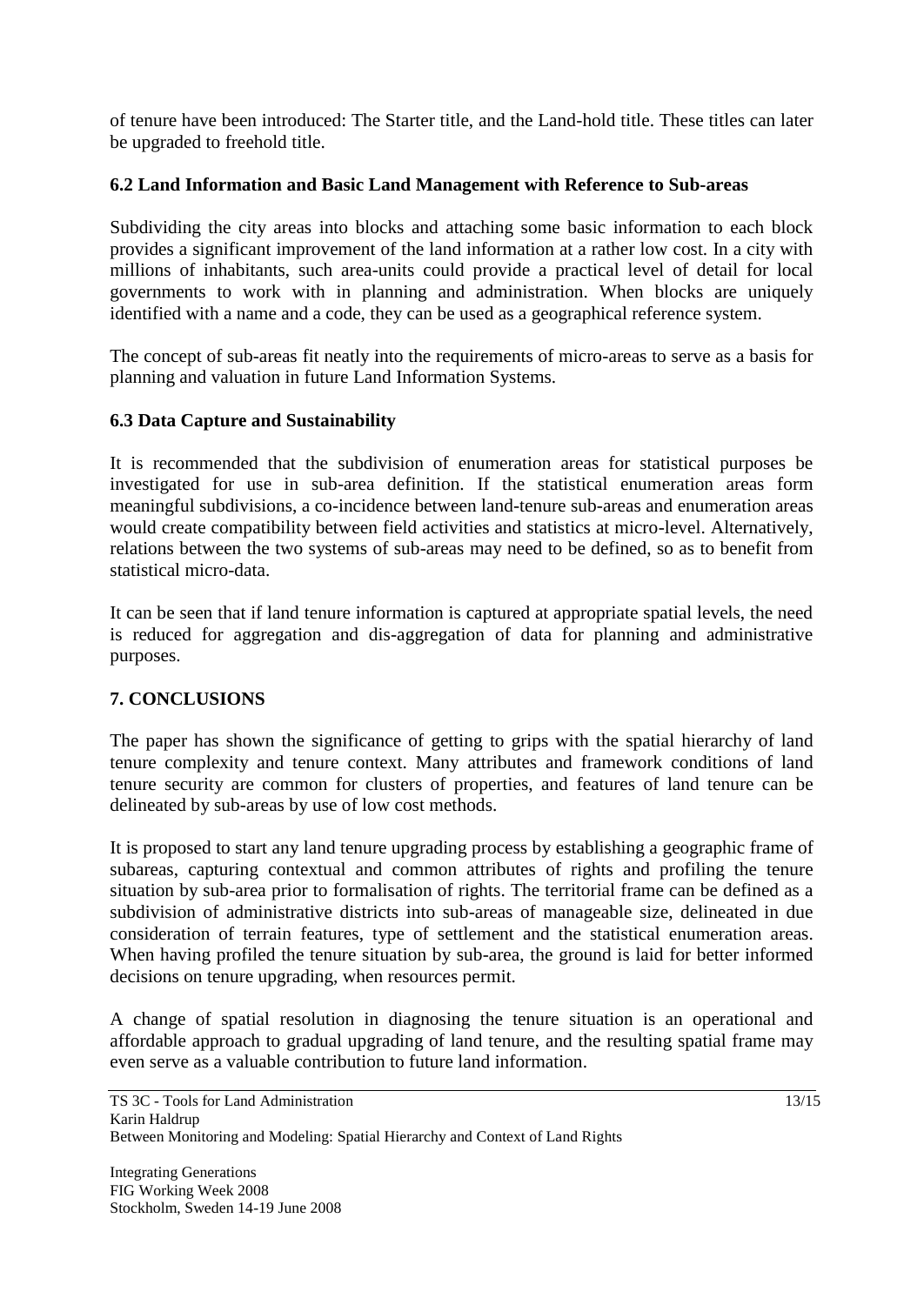It is suggested to reduce uncertainty levels of land tenure iteratively through use of the spatial hierarchy of land tenure parameters. Elimination of uncertainty in an incremental manner is a key element of institutional change and economic development (North, 1990, 2005).

#### **REFERENCES**

- Augustinus, C., Benschop, M., 2007, "Policy Makers Guide to Women"s Land, Property and Housing Across the World", UNHABITAT, www.unhabitat.org;
- Burns, T., 2008, World Bank, "Land Governance Study", Draft, Land Equity International, http://www.gltn.net/images/stories/gov\_framework.pdf
- Christensen, S. F., 2004, "The Flexible Land Tenure System The Namibian solution bringing the informal settlers under the register", FIG, Commission 7; http://www.fig.net/commission7/nairobi\_2004/papers/ts\_02\_2\_christensen.pdf
- Deininger, K., 2003, "Land Policies for Growth and Poverty Reduction", a World Bank Policy Research Report;
- Durand-Lasserve, A. and Selod, H., "The formalisation of urban land tenure in developing countries", 2007;
- EU Land Policy Guidelines, 2004, http://ec.europa.eu/development/policies/9interventionareas/ruraldev/rural/landpolicy\_e n.cfm;
- Fitzpatrick, D., 2006, "Evolution and Chaos in Property Rights Systems: The Third World Tragedy of Contested Access", The Yale Law Journal, 115:996;
- Hvalkof, S., Plant, R., 2001, "Land Titling and Indigenous Peoples", Sustainable Development Department. Technical Papers Series. Inter-American Development Bank;

Kaufmann, J. & Steudler, D., 1998, 'Cadastre 2014, A Vision for a Future Cadastral System',

- FIG, http://www.fig.net/cadastre2014/translation/c2014-english.pdf
- Larsson, G., 1991, "Land registration and Cadastral Systems";
- Lemmen, C., van Oosterom, P., 2006, "Version 1.0 of the FIG Core Cadastral Domain Model". XXIII FIG Congress Munich, Germany, Model", XXIII FIG Congress Munich, Germany, http://www.fig.net/pub/fig2006/papers/ts12/ts12\_02\_lemmen\_vanoosterom\_0605.pdf
- North, D. 1990, "Institutions, Institutional Change and Economic Performance", Cambridge University Press,
- North, D. 2005, "Understanding the Process of Economic Change", Princeton University Press,
- Payne, G., 2000, "Urban Land Tenure Policy Options: Titles or Rights?"
- Payne, G., 2002, "Identifying existing tenure and property rights", [http://www.gpa.org.uk;](http://www.gpa.org.uk/)
- Roth, M., Haase, D., 1998, "Land Tenure Security and Agricultural Performance in Southern Africa", University of Wisconsin-Madison;
- Sjaastad, E. and Bromley, D. W., 2000. "The Prejudices of Property Rights: On Individualism, Specificity, and Security in Tenure Regimes," Development Policy Review, Vol. 18 (4): 365-389;
- Steudler, D., Rajabifard, A., Williamson, I. P., 2004, "Evaluation of land administration systems" in Land Use Policy 21 (2004) 371-380;

UN-ECE-WPLA, 2005, "Social and Economic Benefits of Good Land Administration";